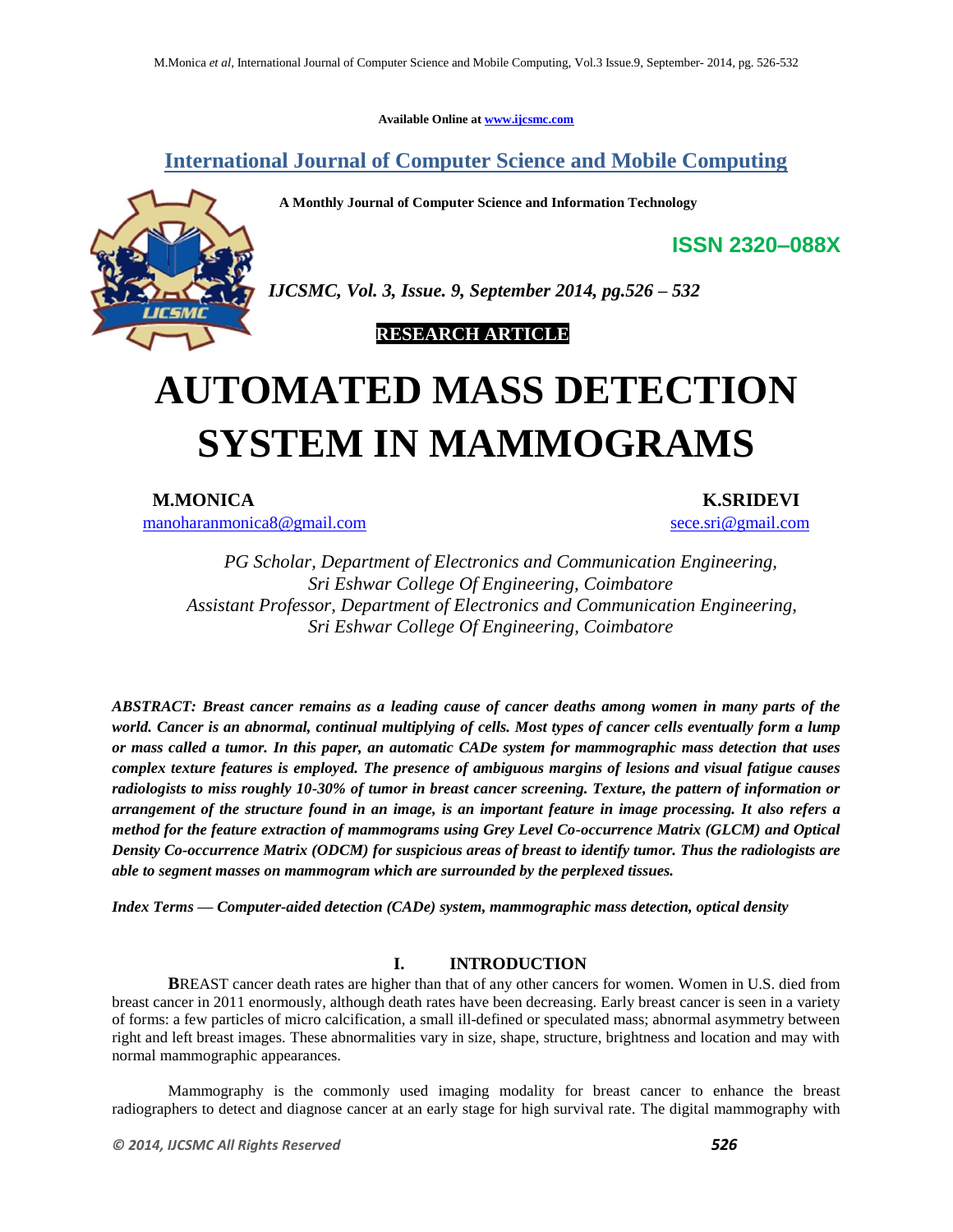computer aided detection (CAD) system leads mistrust to radiologists in detection of tumor due to large number of false positive (FP) marks is obtained when there is high sensitivity. When using a CADe system with a mammography, a radiologist still reads the mammogram, but a computer program also evaluates the mammogram and highlights suspicious regions. The goal was to reduce the human error and improve detection accuracy.

## **II. SURVEY WORK**

- A. The Cognition Network Technology (CNT) has evolved with automated image analysis for complex scenes. CNT generates automatically a semantic object network from unstructured data such as images and database tables. This enabled the detection of breasts, nipples and calcifications. The nipples were found in all images at the correct location, although the exact position is sometimes difficult to determine even for a human expert. The found malign calcifications in 11 patient cases indicate a true positive rate of 100% (no masses detected yet).
- B. Image feature extraction was utilized to analyze screening mammograms taken for the detection of a malignant mass of breast cancer. A discriminate analysis showed that six features could be used to best distinguish between the normal and abnormal regions. Screening mammograms prior to the diagnosis of cancer, there exist differences between the region that subsequently was detected to have a malignant mass, and the other regions of the breast. The future versions of this system will automatically examine the whole mammogram, region by region.
- C. An evaluation and comparison of the performance of three different feature extraction methods for classification of normal and abnormal patterns in mammogram. The performance of the each feature extraction method is evaluated on Digital Database for Screening Mammography (DDSM) breast cancer databases
- D. The most effective method for the early detection of breast cancer is mammography screening. Many computer aided diagnosis (CADx) systems have been developed as a second opinion to assist radiologists to detect or diagnose abnormalities in mammography screening. Mass and micro calcification are the two most common types of abnormalities associated with breast cancer. We find that mass instances of Old age—small ROI size subsets have much lower classification accuracies than other groups. In future work, we need to further investigate the segmentations and features in this group to improve the classification. Currently, only 61 to 77% of ROI images were successfully segmented by each of weak segmentors.

# **III. RELATED WORK**

This methodology is projected with a technique of a system for detecting the masses of mammograms from the scanned (MRI) image of breast consists of three processing levels: (a) Image acquisition for pre-processing stages. (b) Image segmentation for the localization of regions of interest (ROIs). (c) Characteristics of the each square ROI are extracted based on Grey Level and Optical Density images respectively.



Fig.3.1 Block Diagram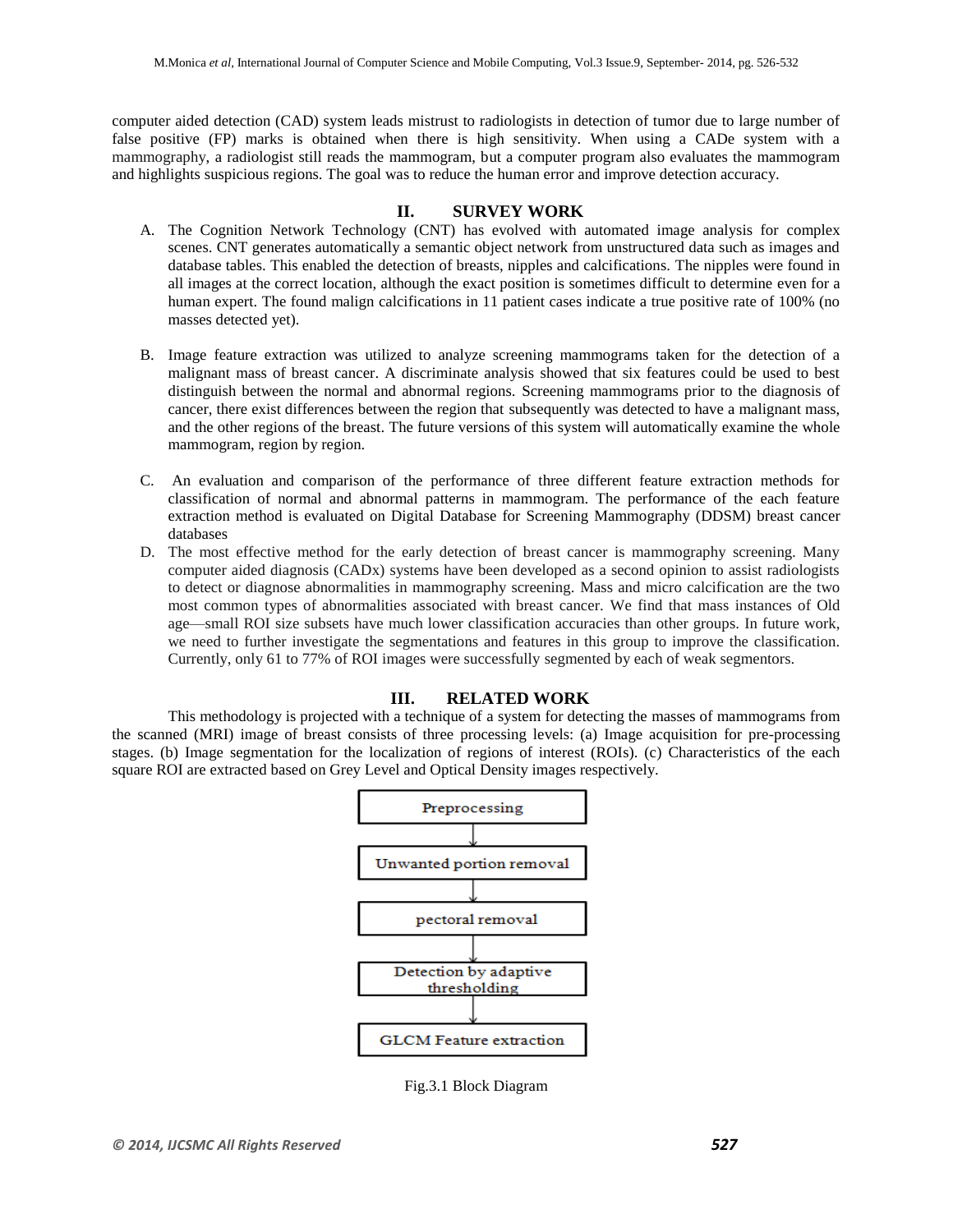In general, texture refers to surface characteristics and appearance of an object given by the size, shape, density, arrangement, proportion of its elementary parts. Due to the signification of texture information, texture feature extraction is a key function in various image processing applications, remote sensing and content- based image retrieval. The input dataset was separated into a train set and a test set. The train set was used for feature selection and classifier training and the test set for classifier evaluation .A train set contains 100 ROIs that include 50 ROIs of mass and 50 ROIs of normal tissues. These ROIs were selected manually with the various typical of types from the automatic ROI segmentation results of 50 train mammograms with ground truth.

#### **IV. IMAGE PROCESSING**

Images play a beneficiary role in fields such as science, medicine, journalism, advertising, design, education and entertainment. Therefore image analysis with the aid of computer becomes more and more substantial in all research fields. Image analysis involves investigation of the image data for a specific application. Modern digital technology has made it possible to manipulate multi-dimensional signals with systems that range from simple digital circuits to advanced parallel computers. The goal of this manipulation can be divided into three categories.

- $\cdot \cdot$  Image processing: image in- $>$  low-level image out
- Image analysis: image in-> measurements out
- Image understandings: image in-> high-level description out

Normally, the raw data of a set of images is analyzed to gain insight into what is happening with the images and how they can be used to extract desired information. The image analysis involves image segmentation, image transformation, pattern classification, and feature extraction.

#### $\checkmark$  IMAGE SEGMENTATION

It divides the input image into multiple segments or regions, which show objects or meaningful parts of objects. It segments image into homogeneous regions thus making it easier to analyze them.

#### $\checkmark$  IMAGE TRANSFORMATION

It is used to and the spatial frequency information that can be used in the feature extraction step.

#### $\checkmark$  PATTERN CLASSIFICATION

It aims to classify data (patterns) based either on a priori knowledge or on statistical information extracted from the image.

#### $\checkmark$  FEATURE EXTRACTION:

It is the process of acquiring higher level information of an image, such as color, shape, and texture. Features contain the relevant information of an image and will be used in image processing (e.g. searching, retrieval, storing).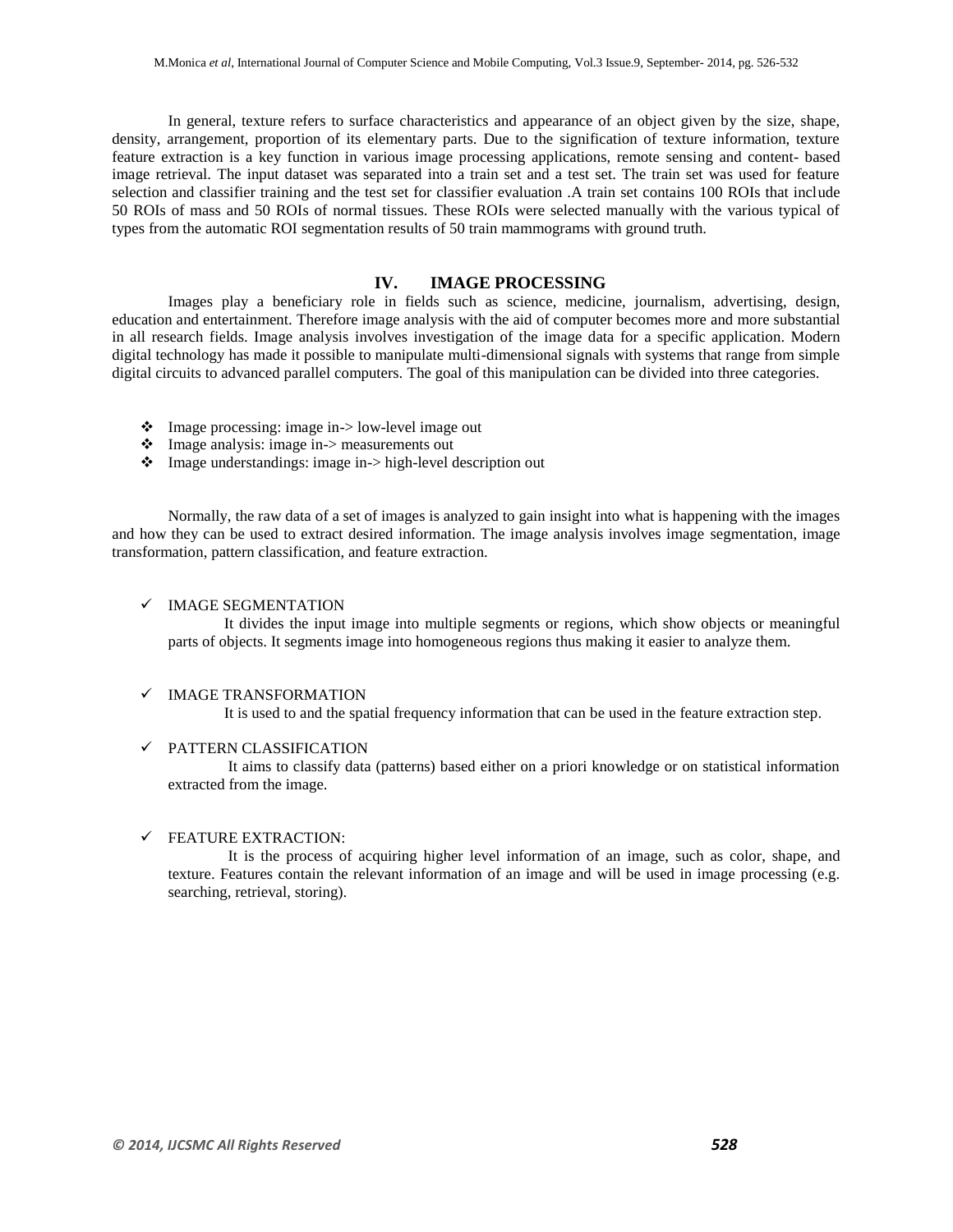

Fig.4.1 Flow Process

# **V. TYPES OF IMAGE SEGMENTATION**

Some types of segmentation:

- $\div$  Histogram based methods
- Edge detection methods
- $\triangleleft$  Intensity histogram method
- Threshold based segmentation

## **HISTOGRAM-BASED METHODS:**

 Histogram based methods are very efficient when compared to other image segmentation methods because they typically require only one pass thought the pixels. In this technique, a histogram is computed from all of the pixels in the image, and the peaks and valleys in the histogram are used to locate the clusters in the image. Color or intensity can be used as the measure.

An image having an object on a contrasting background has a bimodal histogram. The two peaks correspond to the relatively large number of points inside and outside the object. The valley is commonly used to select the threshold gray level. If the image containing the object is noisy and degraded due to illumination artifacts the histogram itself will be noisy and will not be sharp. This can introduce error in selecting the threshold value T. This effect can be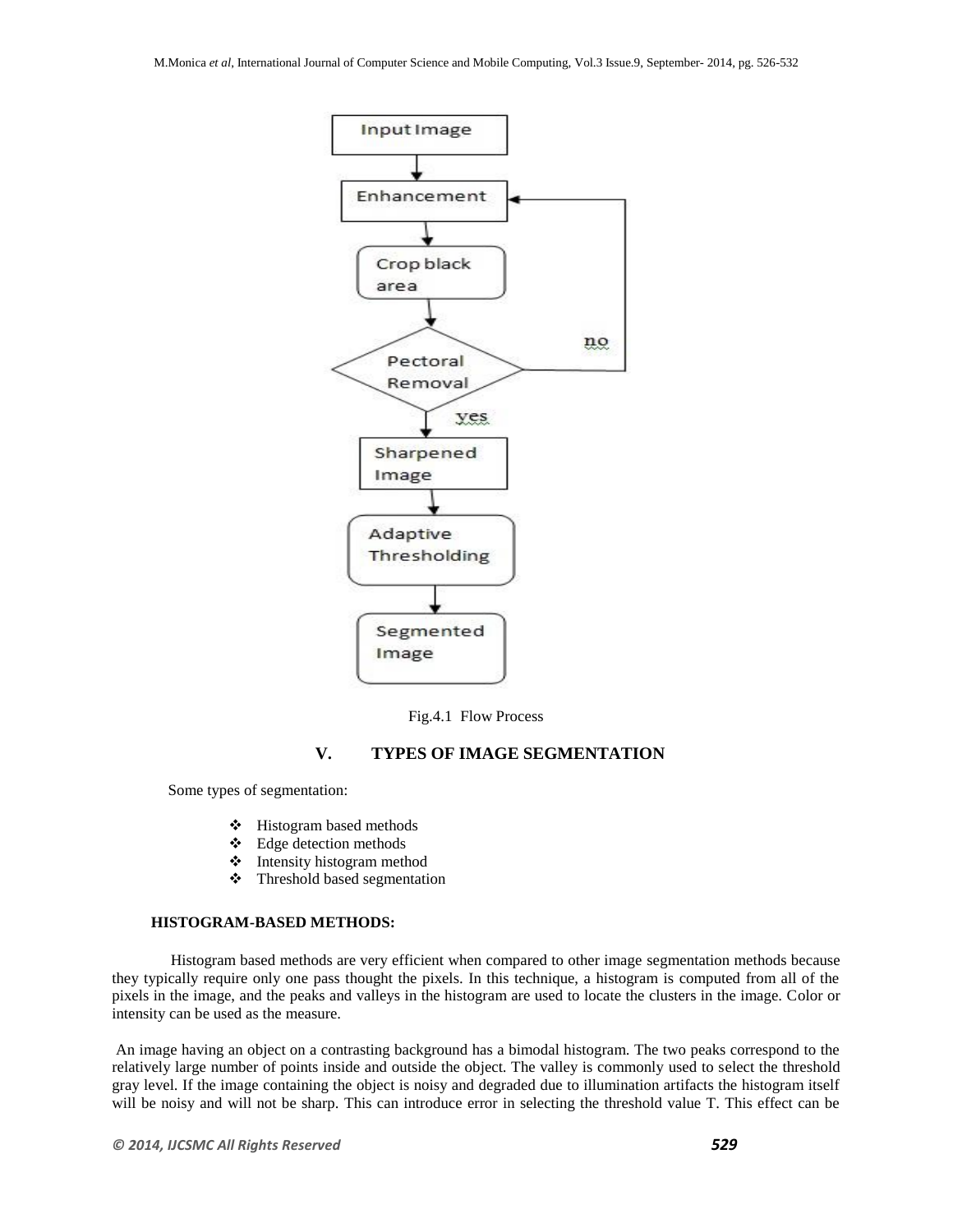overcome to some extent by smoothing the histogram using either a convolution filter or the curve-fitting procedure. Histogram based thresholding is applied to obtain all possible uniform regions in the image.

Let  $P_1$  and  $P_2$  be the gray value of the peaks of the histogram. The threshold value T is given by

$$
T = \frac{P_1 + P_2}{2}
$$

Or T may be the gray level at the minimum between the two peaks

$$
T = \min_{u \in [P_1, P_2]} H(u)
$$

where  $H(u)$  is the histogram value at gray level u between P1 and P2

# **EDGE DETECTION METHODS:**

Edge detection is a well-developed field on its own within image processing. Region boundaries and edges are closely related, since there is often a sharp adjustment in the region boundaries. Edge detection techniques have therefore been used to as the base of another segmentation technique. The edges identified by edge detection are often disconnected. To segment an object from an image however, one needs closed region boundaries.

### **INTENSITY HISTOGRAM FEATURES**

Histogram is a graph showing the number of pixels in an image at each different intensity value found in that image. For an 8-bit gray scale image, there are 256 intensity values are possible. The intensity histogram features are first order statistics. The histogram is plotted from the image and from the histogram a four features are extracted that can discriminate between the two classes of mammogram.

## **THRESHOLD BASED SEGMENTATION**

Segmentation involves separating an image into regions (or their contours) corresponding to objects. The simplest property that pixels in a region can share is intensity. So, a natural way to segment such regions is through *thresholding*, the separation of light and dark regions. Thresholding creates binary images from grey-level ones by turning all pixels below some threshold to zero and all pixels about that threshold to one.

#### **VI. ADAPTIVE THRESHOLDING**

Adaptive thresholding technique is used when images are captured under unknown lightning condition and it is required to segment a lighter foreground object from its background or whenever the background gray level is not constant and object contrast varies within an image. This technique allows the threshold value T to change based on the slowly varying function of position in the image or on local neighboring hood statistics. Threshold T depends on the spatial coordinated (x, y) themselves.

# **VII. EXTRACTION METHODS**

- o Gray Level Co-Occurrence Matrix (GLCM)
- o Optical Density Co-Occurrence Matrix (ODCM)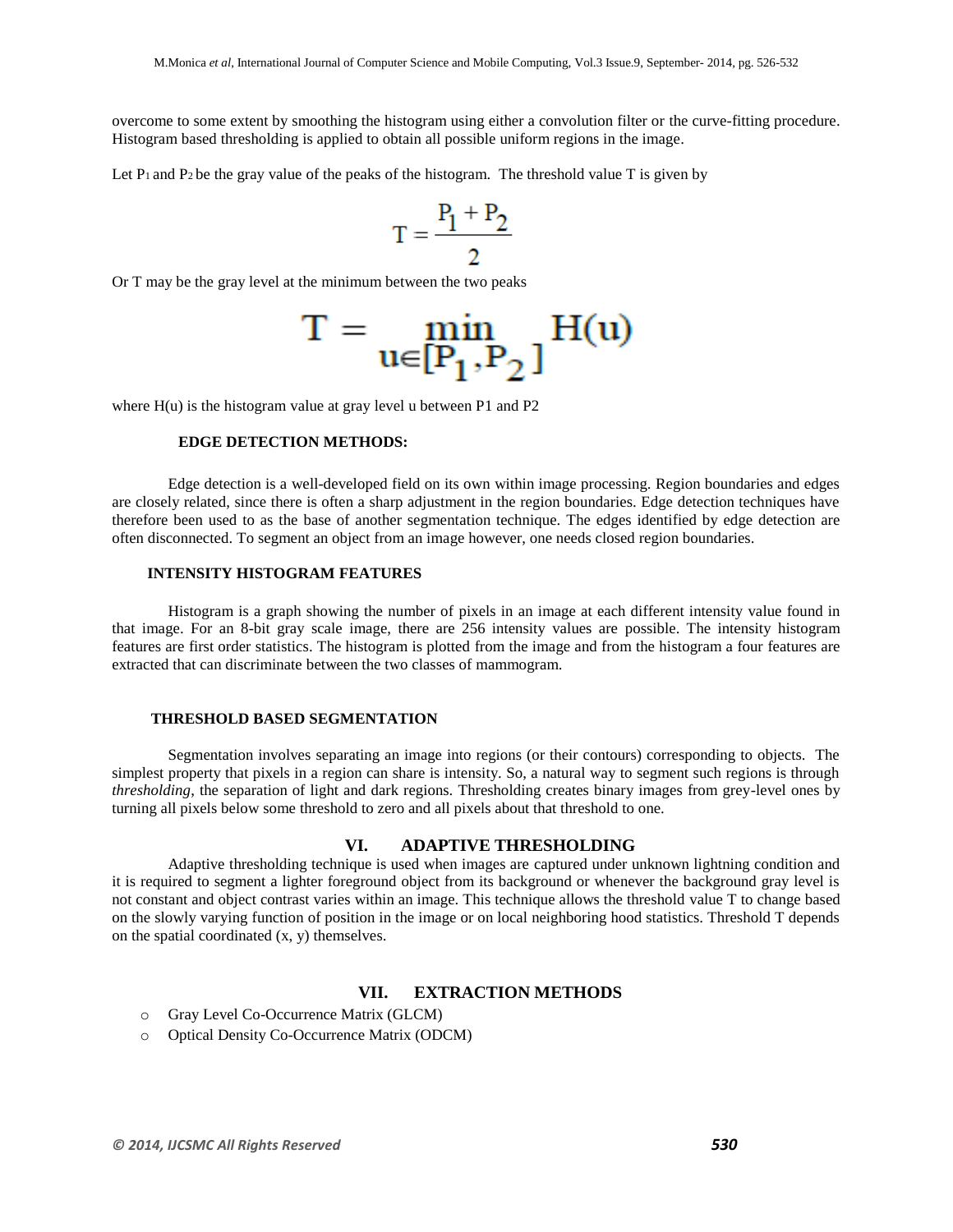# **GRAY LEVEL AND OPTICAL DENSITY CO-OCCURRENCE MATRIX:**

Gray-level co-occurrence matrix (GLCM) is the statistical method of examining the textures that considers the spatial relationship of the pixels. The GLCM functions characterize the texture of an image by calculating how often pairs of pixel with specific values and in a specified spatial relationship occur in an image, creating a GLCM, and then extracting statistical measures from this matrix. The gray co-matrix function in MATLAB creates a graylevel co-occurrence matrix (GLCM) by calculating how often a pixel with the intensity (gray-level) value *i* occurs in a specific spatial relationship to a pixel with the value *j*. By default, the spatial relationship is defined as the pixel of interest and the pixel to its immediate right (horizontally adjacent), but you can specify other spatial relationships between the two pixels. GLCM contains the second-order statistical information of spatial relationship of pixels of an image. From GLCM, many useful textural properties can be calculated to expose details about the image content. However, the calculation of GLCM is very computationally intensive and time consuming.

The ODCM is a co-occurrence matrix of the optical density image. The ODCM is a co-occurrence matrix of the optical density image. An optical density image can be obtained by converting the intensity of the gray-level image into optical density and linearly mapping each optical density value to an image with 8-bit depth information. The minimum optical density value was mapped to 0, and the maximum optical density value was mapped to 255. The intensities were high and close and making it difficult for human eyes to determine the difference in a dense density mammogram



### **VIII. EXPERIMENTAL RESULTS**

(b)

Fig.9.1 Segmented (a) Input and (b) Output images

#### **IX. CONCLUSION**

The system is employed by a method for segmenting masses of breast cancer in mammograms and to detect the abnormalities using the two feature extraction modules combining co-occurrence matrix texture feature (GLCM) and optical density texture features (ODCM).This study preprocess a mammogram to obtain the breast region and suppress the effects of blood vessels, tissues and noises using filters. This method gives pixel correlating with mass and correlation threshold which decides a pixel belongs to suspicious mass or not. Compared to region based